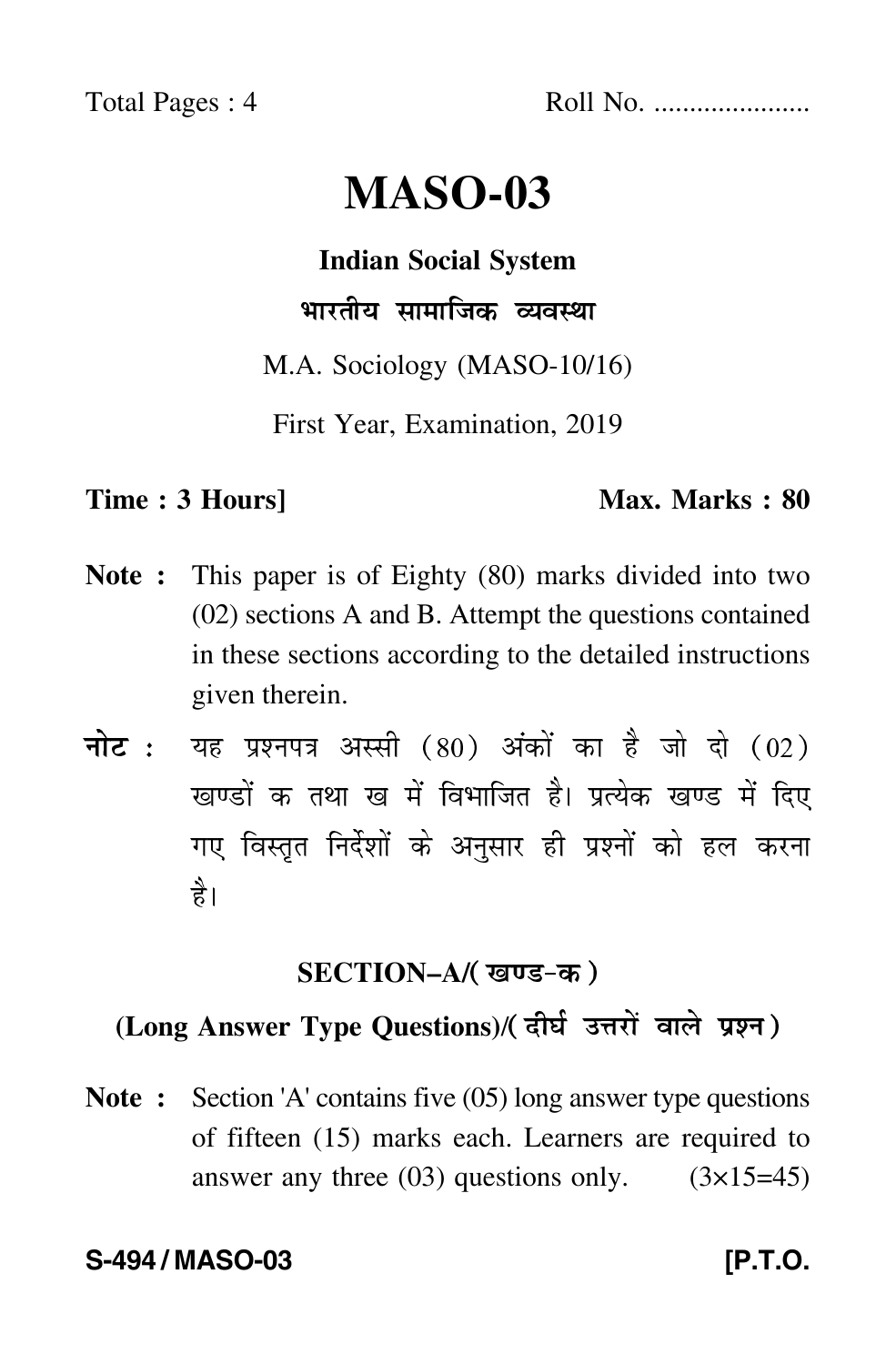- <mark>नोट</mark> : खण्ड 'क' में पाँच (05) दीर्घ उत्तरों वाले प्रश्न दिये गये हैं, प्रत्येक प्रश्न के लिए पन्द्रह (15) अंक निर्धारित हैं। शिक्षार्थियों को इनमें से केवल तीन (03) प्रश्नों के उत्तर देने हैं।
- **1.** Explain the different processes of social change in Indian society.

भारतीय समाज में सामाजिक परिवर्तन की विभिन्न प्रक्रियाओं की -व्याख्या कीजिए।

**2.** Discuss the factors responsible for changes in joint family system in India.

भारत में संयुक्त परिवार में परिवर्तन लाने वाले उत्तरदायी कारकों -की व्याख्या क<mark>ी</mark>जिए।

- **3.** Elaborate the changes taking place in the caste system in India. भारत में जाति व्यवस्था में होने वाले परिवर्तनों को स्पष्ट कीजिए। ---
- **4.** Define Modernization. Discuss the effects of modernization on Indian society.

आधुनिकीकरण को परिभाषित कीजिए। भारतीय समाज पर --आधुनीकीकरण के प्रभावों की विवेचना कीजिए। -

**5.** Define culture. Describe the impact of globalization on Indian culture.

संस्कृति को परिभाषित कीजिए। भारतीय संस्कृति पर वैश्वीकरण के --प्रभावों की विवेचना कीजिए। -

# **S-494 / MASO-03 [ 2 ]**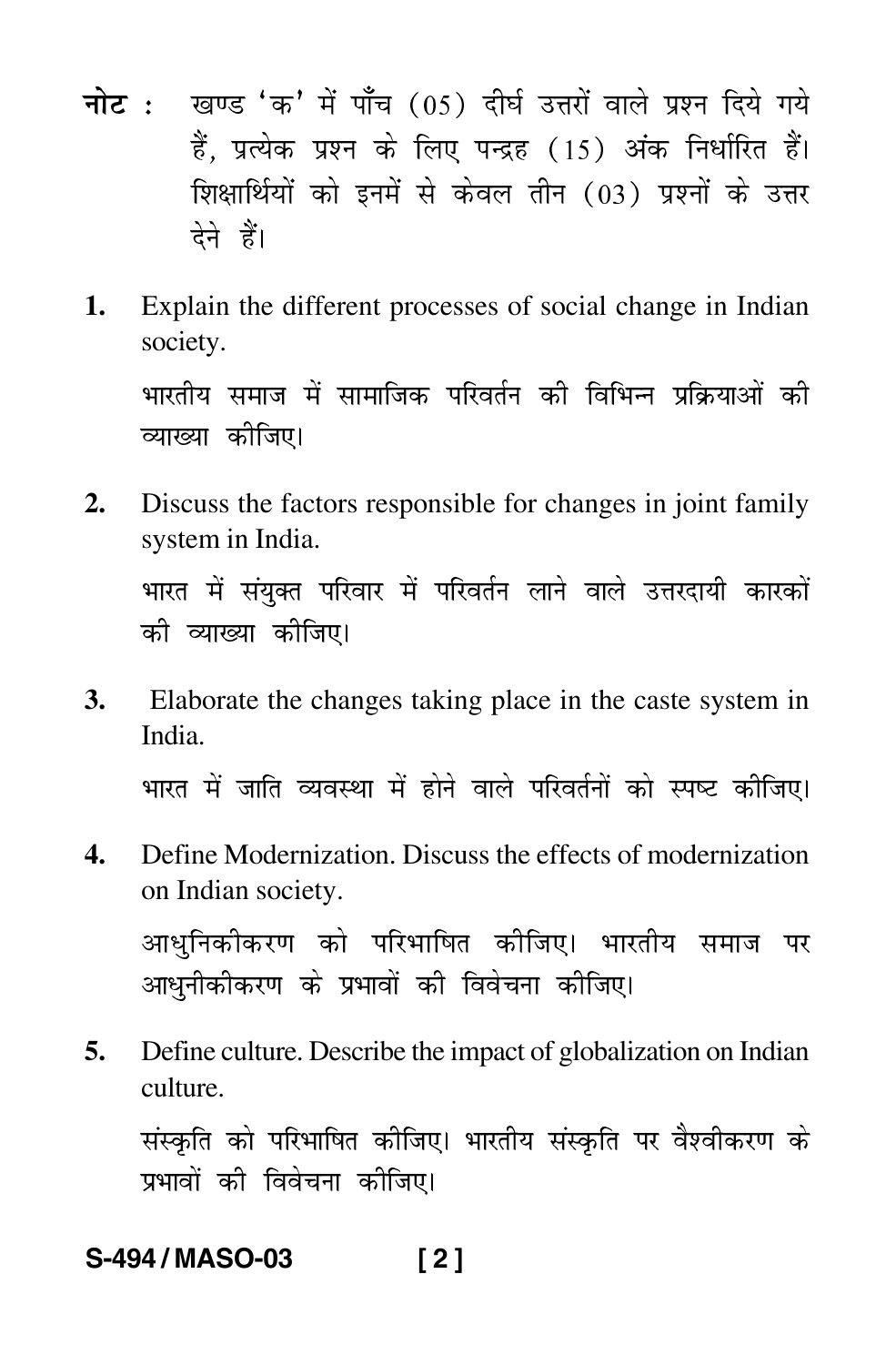### SECTION–B/( खण्ड-ख )

### (Short Answer Type Questions)/(लघु उत्तरों वाले प्रश्न)

**Note :** Section 'B' contains eight (08) short answer type questions of seven (07) marks each. Learners are required to answer any five (05) questions only.

 $(5 \times 7 = 35)$ 

- <mark>नोट</mark> : खण्ड 'ख' में आठ (08) लघु उत्तरों वाले प्रश्न दिये गये हैं, प्रत्येक प्रश्न के लिए सात (07) अंक निर्धारित हैं। शिक्षार्थियों को इनमें से केवल पाँच (05) प्रश्नों के उत्तर देने हैं।
- **1.** Focus on the problems of Tribal society in India. भारत में जनजातीय समाज की समस्याओं पर प्रकाश डालिए। --
- **2.** Explain the impact of westernization on Indian society. भारतीय समाज पर पश्चिमीकरण के प्रभावों का वर्णन विस्तार से --कीजिए।
- **3.** Discuss the functional theory of social stratification. सामाजिक स्तरीकरण के प्रकार्यात्मक सिद्धान्त की विवेचना कीजिए।
- **4.** Highlight the characterstics of civil society. नागरिक समाज की विशेषताओं पर प्रकाश डालिए।
- **5.** Discuss the causes and consequences of 'Regionalism' in India.

भारत में क्षेत्रवाद के कारणों तथा परिणामों की विवेचना कीजिए। -Ì --

#### **S-494 / MASO-03 [ 3 ] [P.T.O.**